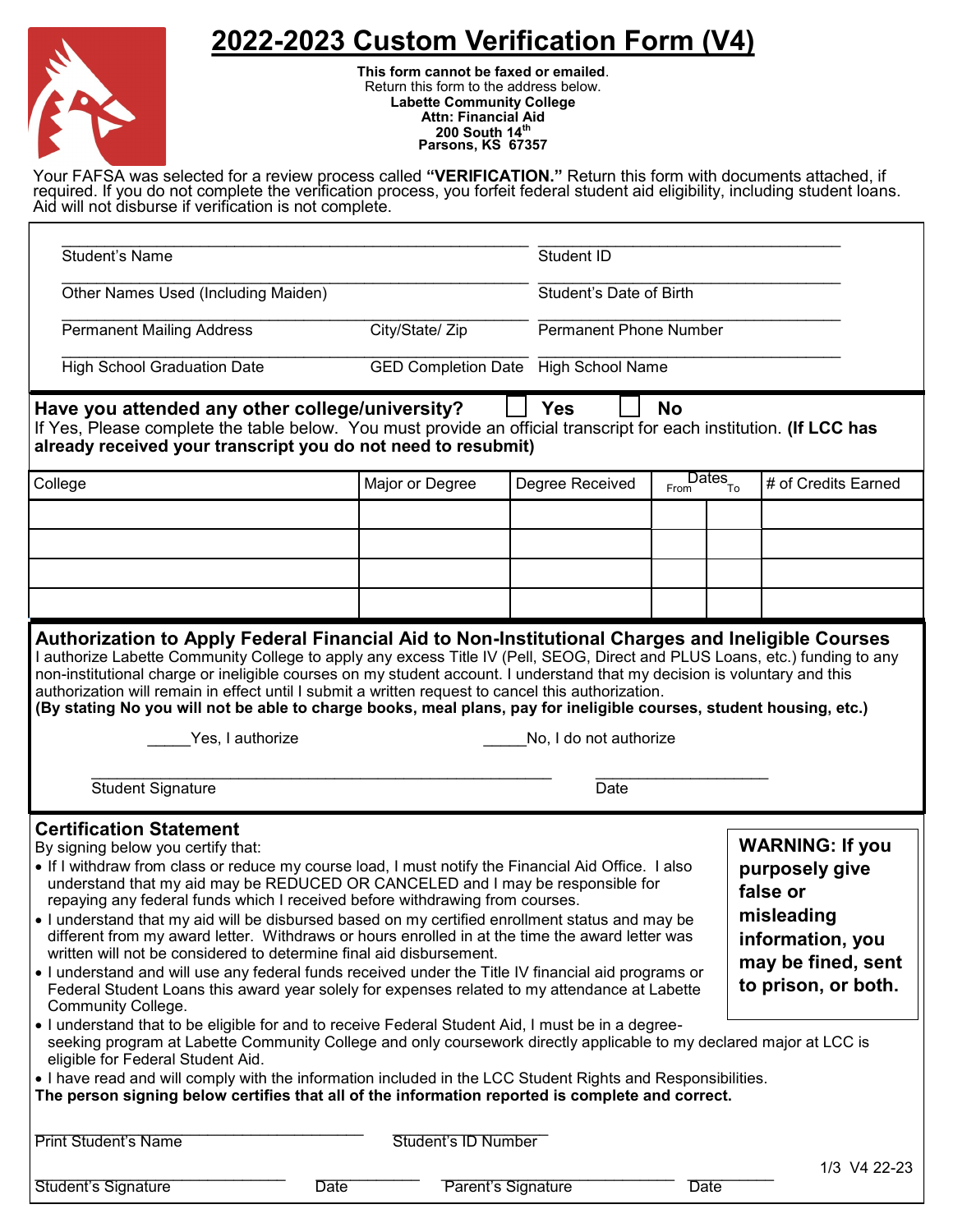## Identity and Statement of Educational Purpose

This portion of the form cannot be scanned or faxed. (To be signed at the Labette Community College Financial Aid Office)

The student must appear in person at Labette Community College to verify his or her identity by presenting an unexpired valid government-issued photo identification (ID), such as, but not limited to, a driver's license, other state-issued ID, or passport. The institution will maintain a copy of the student's photo ID that is annotated by the institution with the date it was received and reviewed, and the name of the official at the institution authorized to receive and review the student's ID.

In addition, the student must sign, **in the presence of the institutional official,** the Statement of Educational Purpose provided below.

## **Attention:**

If you are unable to appear in person at the Labette Community College Financial Aid office, please see the next page.

| <b>Statement of Educational Purpose</b>                                                   |        |                           |  |  |  |
|-------------------------------------------------------------------------------------------|--------|---------------------------|--|--|--|
| I certify that I<br>(Print Student's Name)                                                |        | am the individual signing |  |  |  |
| this Statement of Educational Purpose and that the Federal student financial assistance   |        |                           |  |  |  |
| I may receive will only be used for educational purposes and to pay the cost of attending |        |                           |  |  |  |
| Labette Community College for 2022-2023.                                                  |        |                           |  |  |  |
|                                                                                           |        |                           |  |  |  |
|                                                                                           |        |                           |  |  |  |
| (Student's Signature)                                                                     | (Date) |                           |  |  |  |
| (Student's ID Number)                                                                     |        |                           |  |  |  |
|                                                                                           |        |                           |  |  |  |
|                                                                                           |        |                           |  |  |  |
| (Financial Aid Specialist Signature)                                                      | (Date) |                           |  |  |  |